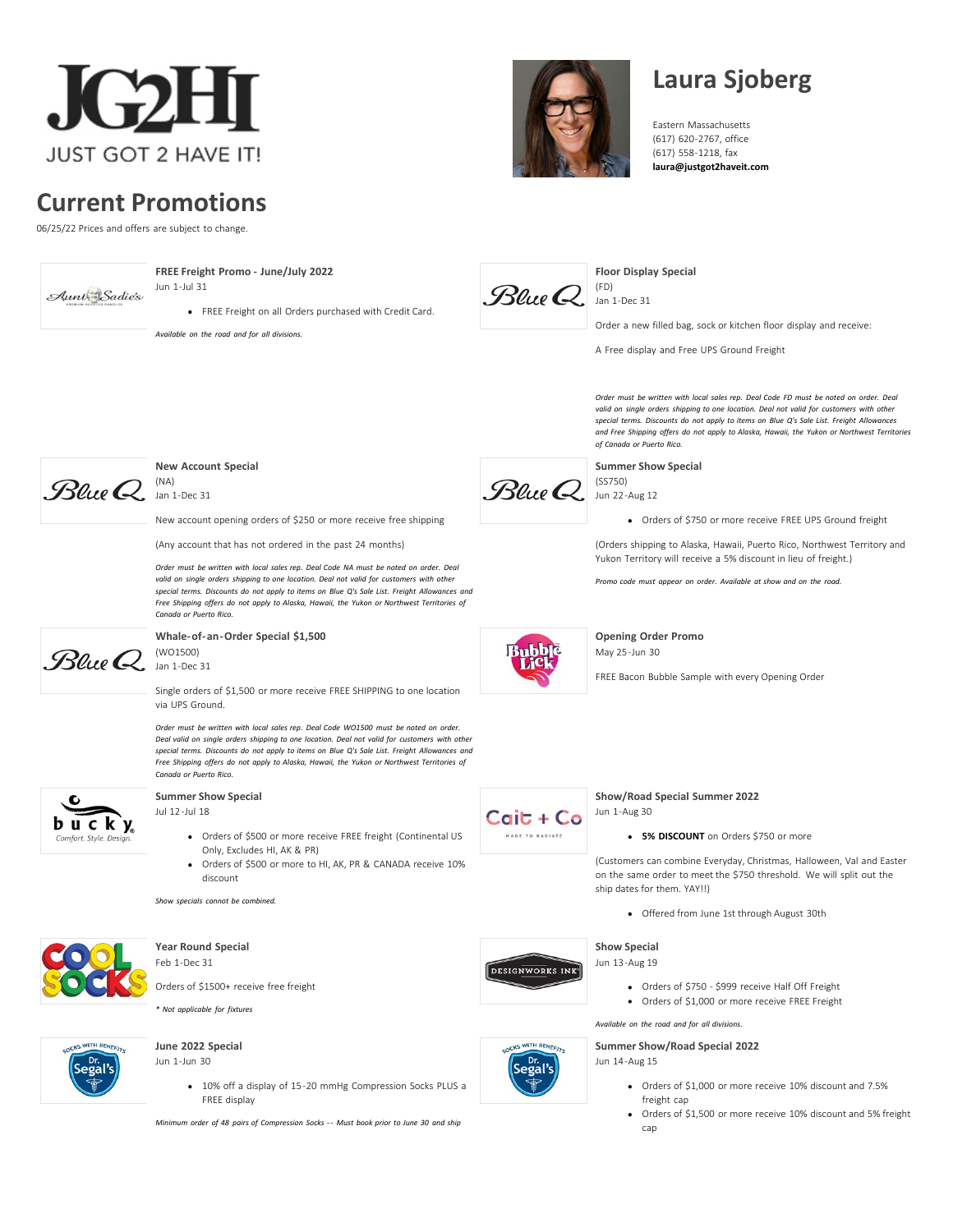Orders of \$3,000 or more receive 12% discount and 2.5% freight cap

This special applies to Pudus, Piika, and Dr. Segal's, but each order placed must be for the amounts above.

*Available at show and on the road - - Cannot be combined with any other promos*



**[Piika June 2022 Special](https://www.justgot2haveit.com/lines/pudus/) [May/June 2022 Freight Promo](https://www.justgot2haveit.com/lines/puffin-drinkwear/)**